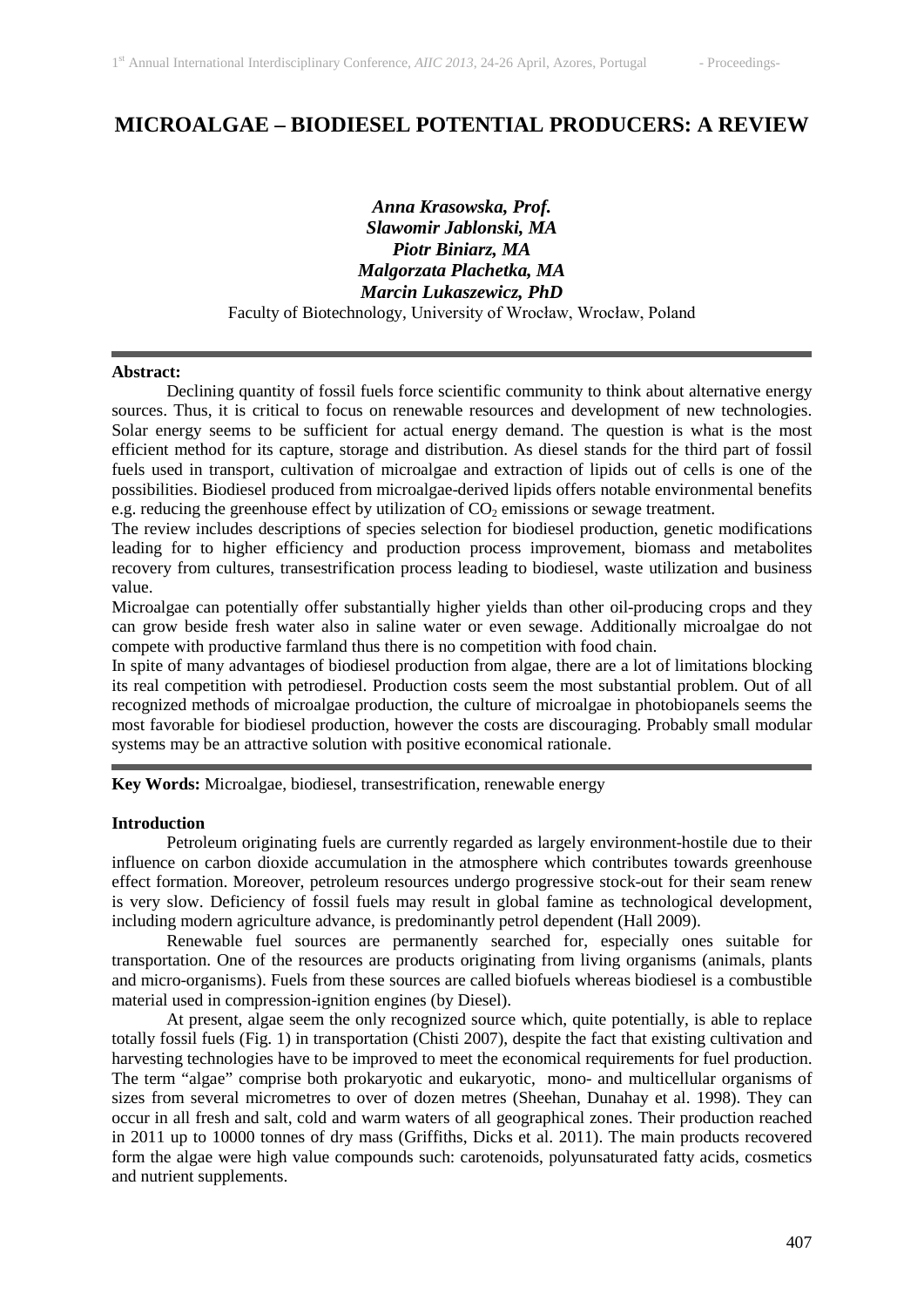

**Fig. 1:** Potential fuels from microalgae.

#### **Microalgae as biodiesel sources**

Microalgae is the term assigned to microscopic organisms which are several to a few hundred micrometres long. They are predominantly monocellular organisms often living in colonies. Microalgae can be the source of several types of biofuels: methane produced during anaerobic digestion of algae biomass (Spolaore, Joannis-Cassan et al. 2006), hydrogen produced photobiologically in anaerobic conditions (Ghirardi, Zhang et al. 2000) and biodiesel derived from lipids accumulated as reserve material in algae cells (Xu, Miao et al. 2006; Demirbas 2008). The most convenient fuel for transport is biodiesel, but it needs further processing of microalgae biomass for the better recovery of energy. The complete utilisation of algal biomass my involve the combination of technologies mentioned (Wiley, Campbell et al. 2011).

The algae are potentially more efficient in oil production in comparison to common oil seed crops due to the higher productiveness per area. Higher oil yield arises from high biomass production rate and high lipid content (Wiley, Campbell et al. 2011).

Many among classified species of algae have growth rate below 1  $d<sup>-1</sup>$ . While algae do no have organs characteristic to the higher plants whole cell surface can be involved in photosynthesis process. Moreover higher oil yield arises from the fact that lipids are accumulated in whole cell, while in oil crops only seeds contain significant amount of oil and are collected and processed (Griffiths, Dicks et al. 2011).

Algae species capable of accumulation large amount of lipids are found in many taxonomic groups (Fig. 2). However, chlorophytae represent the biggest group within which the species with the average content of 25.5% of lipids in dry biomass have been identified. Examinations of cyanobacteria did not reveal highly oil-bearing species. In this group lipids average contents in dry mass reached only 9.8% and did not show neutral lipids accumulation (Basova 2005; Hu, Sommerfeld et al. 2008).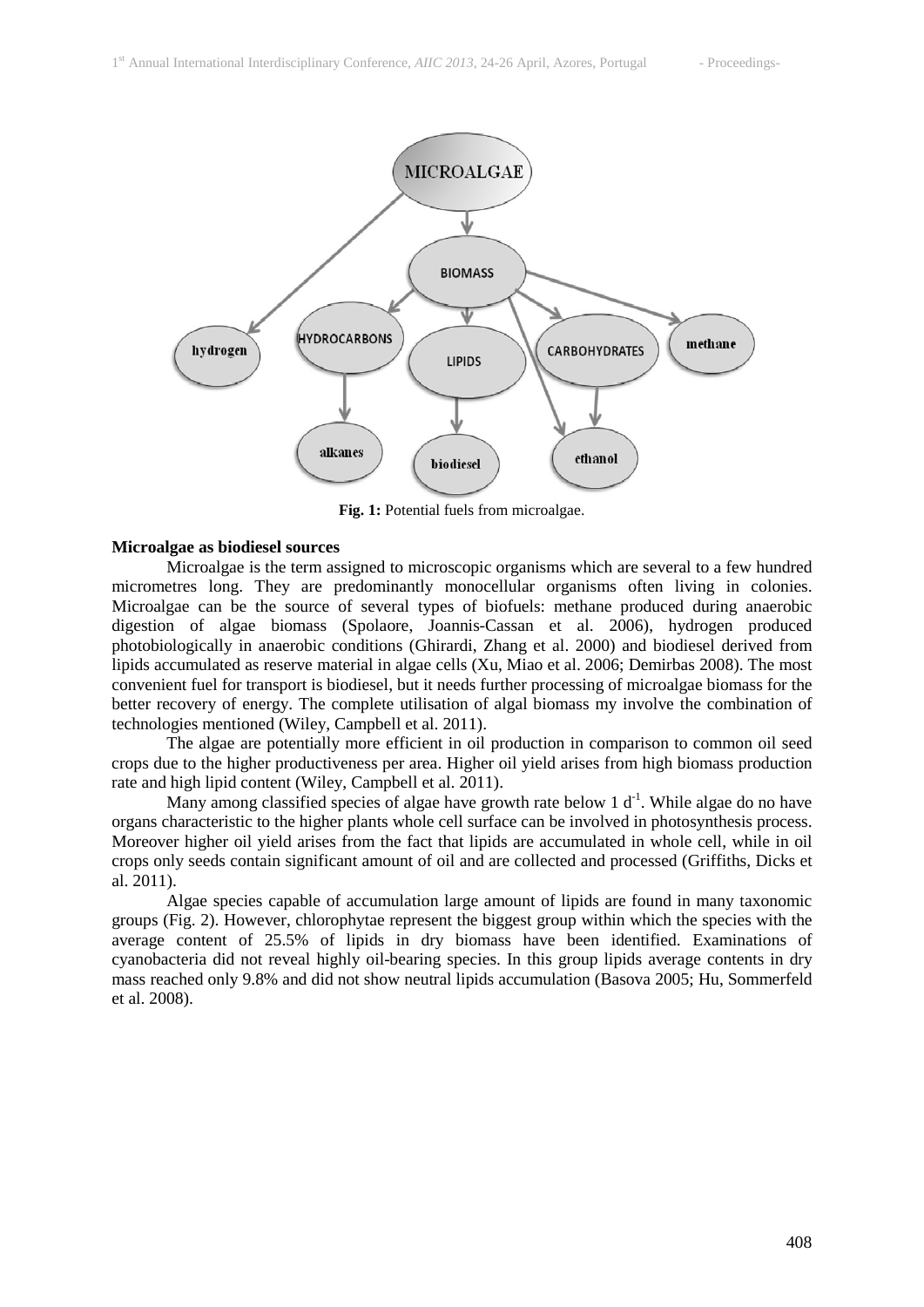

**Fig. 2:** Taxonomy of some algae species potentially useful for biodiesel production.

Algae is a large group of polyphyletic organisms. Most of the species potentially useful for biodiesel production belongs to green algae (*Chlorophycophyta*) and diatoms (*Bacillariophyta*). Although Cyanobacteria species accumulate lower levels of lipids (e.g. *Spirulina* 9%) but within this group there are species which are able to fix atmospheric nitrogen which could be useful for culture nutrition. Taxonomic classification based on (Guiry and Guiry 2010)

Moreover the amount of lipids in chlorophytae may be raised up to 45% of dry weight by stress or nutrient starvation (Hu, Sommerfeld et al. 2008). The increase of lipid concentration in stress exposed and ageing cells refers mainly to neutral lipids and triacylglycerols in particular. The observed phenomenon is a result of lipids metabolism shift from membrane lipids synthesis to neutral lipids storage. This can cause the increase of triacylglycerols (TCG) synthesis *de novo*, as well as the conversion of present membrane lipids to TCG. As a result, triacylglycerols may constitute up to 80% of lipids total contents in the cell (Hu, Sommerfeld et al. 2008). It is very important to notify that high lipid content does not necessarily reflects the overall lipid production (Griffiths, Dicks et al. 2011). During the starvation period the growth rate is reduced and the total lipid production may be lower in comparison to well nourished culture.

On the other hand the lipid composition has considerable influence on the technology of biodiesel production and product quality (Li, Du et al. 2013). Lipids derived from algae cultured without stress contain significant amounts of polar lipids (phospholipids and glicolipids) and limited content of TCG (up to 40 % of total lipids) (Harwood and Guschina 2009; Wang and Wang 2012). The best material for biodiesel production are TCG while polar lipids are unfavourable since they are a cause of emulsification and catalyst depletion (Mendow, Monella et al. 2011). Lipids other than TCG may also reduce the fuel quality by increasing the content of sulphur and phosphorus (Mendow, Monella et al. 2011). Despite reduced growth rate and total lipid production rate, starvation of algae may be beneficial due to the increased content of TCG.

### **Fatty acids composition in algal cells**

Algae produce both saturated and unsaturated fatty acids with different number and position of unsaturated bonds and various length of carboxylic chain. However, both saturated and unsaturated fatty acids with even number of carbon atoms prevail there (Cobelas and Lechado 1989; Makri, Bellou et al. 2011).

Fatty acids in algae are more diverse in comparison to higher plants. Acids with three or more double bonds (up to six) are present. Another special feature of algae is high content of polyunsaturated fatty acids (PUFA) with very long chains (longer than C22) (Hu, Sommerfeld et al.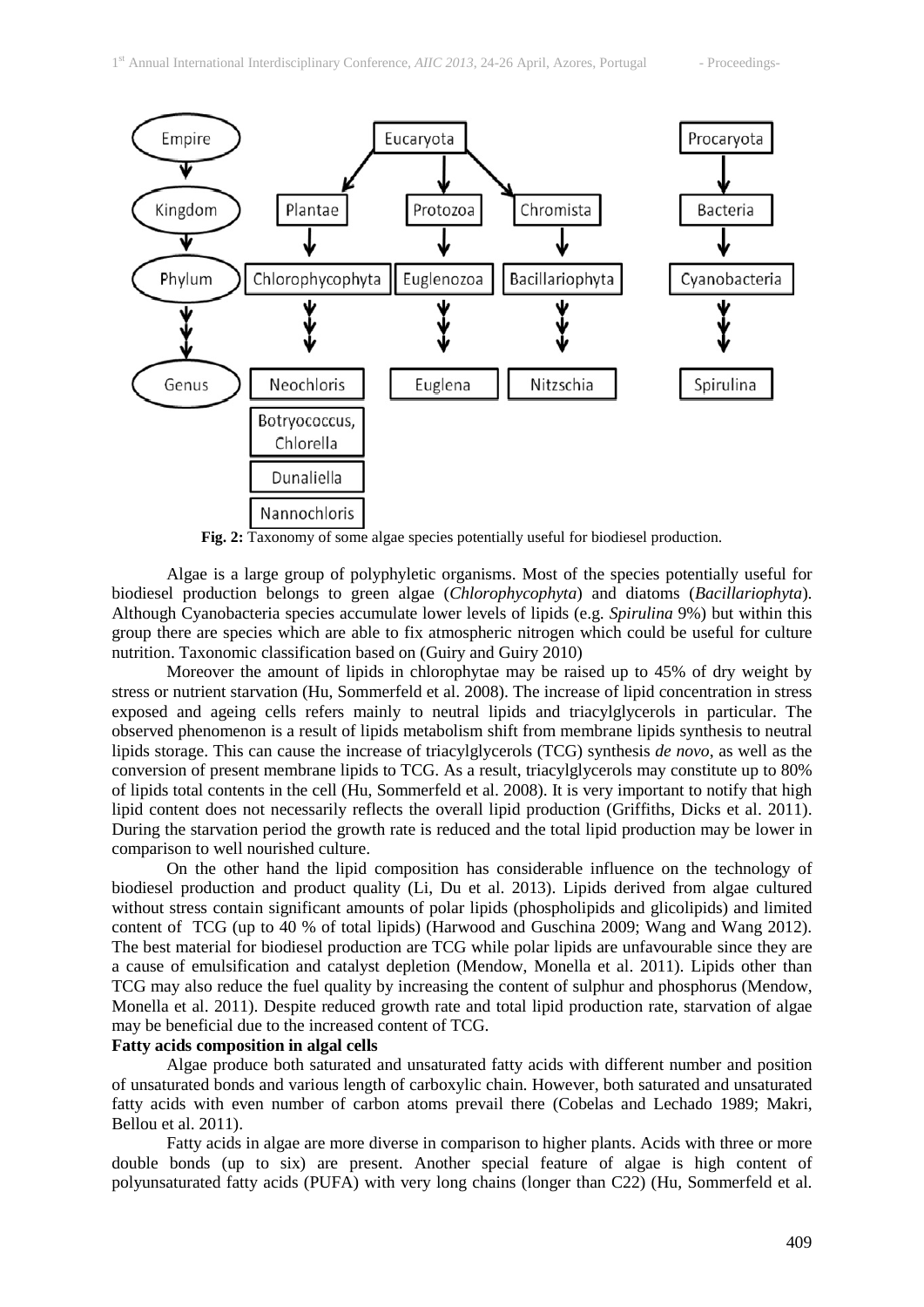2008). Algae are the source of DHA rich oil used in vegetarian diet supplementation instead of cod liver oil (Masuda, Tanaka et al. 2003; Pyle, Garcia et al. 2008).

While algae could be excellent source of PUFA in dietary supplementation, in biodiesel production the amounts of fatty acids with four or more double bonds should be as small as possible. Such acids as well as their esters are definitely more susceptible to oxidation during fuel storage decreasing their quality (Fukuda, Kondo et al. 2001; Chisti 2007; Hu, Sommerfeld et al. 2008). It seems especially important in the case of biodiesel which is to be used in vehicles. European standards (Standard EN 14214) allow only 1% mol contents of methylic or ethylic esters of 4 or more double bonds fatty acids (Knothe 2006). Many of algae derived oils are not up to this standards. However, they can be used in biodiesel production due to partial catalytic lipids hydrogenation – the technology used during margarine production but increasing the process costs (Jang, Jung et al. 2005; Dijkstra 2006)

## **Algae species selection for biodiesel production**

The amount of lipids in algae biomass varies largely between species. For the last decades, thousands of algae have been analysed in respect of lipids content and culture facility both in a laboratory and on a industrial scale (Hu, Sommerfeld et al. 2008). The collection of 3000 species of high lipids productivity have been made up which, after tests, isolation and thorough characteristics were limited to 300 most valuable species including mainly green algae and diatoms (Sheehan, Dunahay et al. 1998).

Rodolfi's team (Rodolfi, Chini Zittelli et al. 2009) examined 30 algae strains isolated from both fresh and salt waters. They were initially cultured in a laboratory in order to define the strains characteristic for relatively big efficacy in biomass production as well as high lipids content. Elicited results allowed to select two fresh-water species (*Chlorella* sp. F&M-M48 and *Scenedesmus* sp. DM) and two salt-water species (*Nannochloropsis* sp. F&M-M24 and *Tetraselmis suecica* F&M-M33). These microorganisms were subsequently moved to culture tubes under artificial light to examine the influence of limited access to nitrogen and phosphorus. The highest lipids accumulation simultaneously with the smallest biomass production drop was revealed for *Nannochloropsis* sp. F&M-M24. Observation of light intensity and starvation reaction in a mount rack photobioreactor was another stage followed by the culture movement to 110 litre photobioreactor GWP type (Green Wall Panel) to carry on an experiment in conditions close to large-scale culture.

Described methodology is suitable for the screening of a large number of algae strains. For strains with high growth rate and lipid accumulation the economical simulation can be prepared. In order to do this, NER (Net Energy Ratio) is calculated. NER is the ratio between the produced energy (the energy embedded in lipids used in biodiesel production and potential energy from biomass remains) and the energy introduced to the system during the cultivation and processing of biomass. If the value of NER for particulate system is higher than 1 it may be economically profitable (Jorquera, Kiperstok et al. 2010).

## **Genetic modifications**

The genetic modifications of algae are not necessary to form achieve relatively high lipids contents and productivity. However, they can be used for the significant increase of processes business value (by e.g. elimination of photoinhibition) (Rodolfi, Chini Zittelli et al. 2009).

The use of genetically modified algae may be helpful in improving culture stability. In large scale, the contamination of selected strains often occurs. Competition between organisms reduces production efficiency. In cultures of algae resistant to herbicides the growth of undesirable microorganisms could be hindered with this chemical compounds (Gressel 2008).

Algae are very sensitive to temperature shifts. Maintaining stable temperature in cultivation vessels (heating and cooling during sunny days) is very expensive, thus obtaining strains resistant to this changes would enable the reduction of costs (Shlyk-Kerner, Samish et al. 2006; Gressel 2008).

The ability of light utilisation by algae is characterized by a light saturation constant, that is the intensity of light at which the specific biomass growth rate is half of its maximum. Light saturation constants for microalgae tend to be much lower than the maximum sunlight level that occurs at midday. Moreover intense light can lead to photoinhibition resulting from damage of the photosynthetic apparatus to the reduction of growth rate. Uneven light intensity (the highest at the surface) is also the problem of photobioreactors. Adequate genetic modifications can unsensitize photosynthetic apparatus to intense light and suppress photosaturation and photoinhibition (Chisti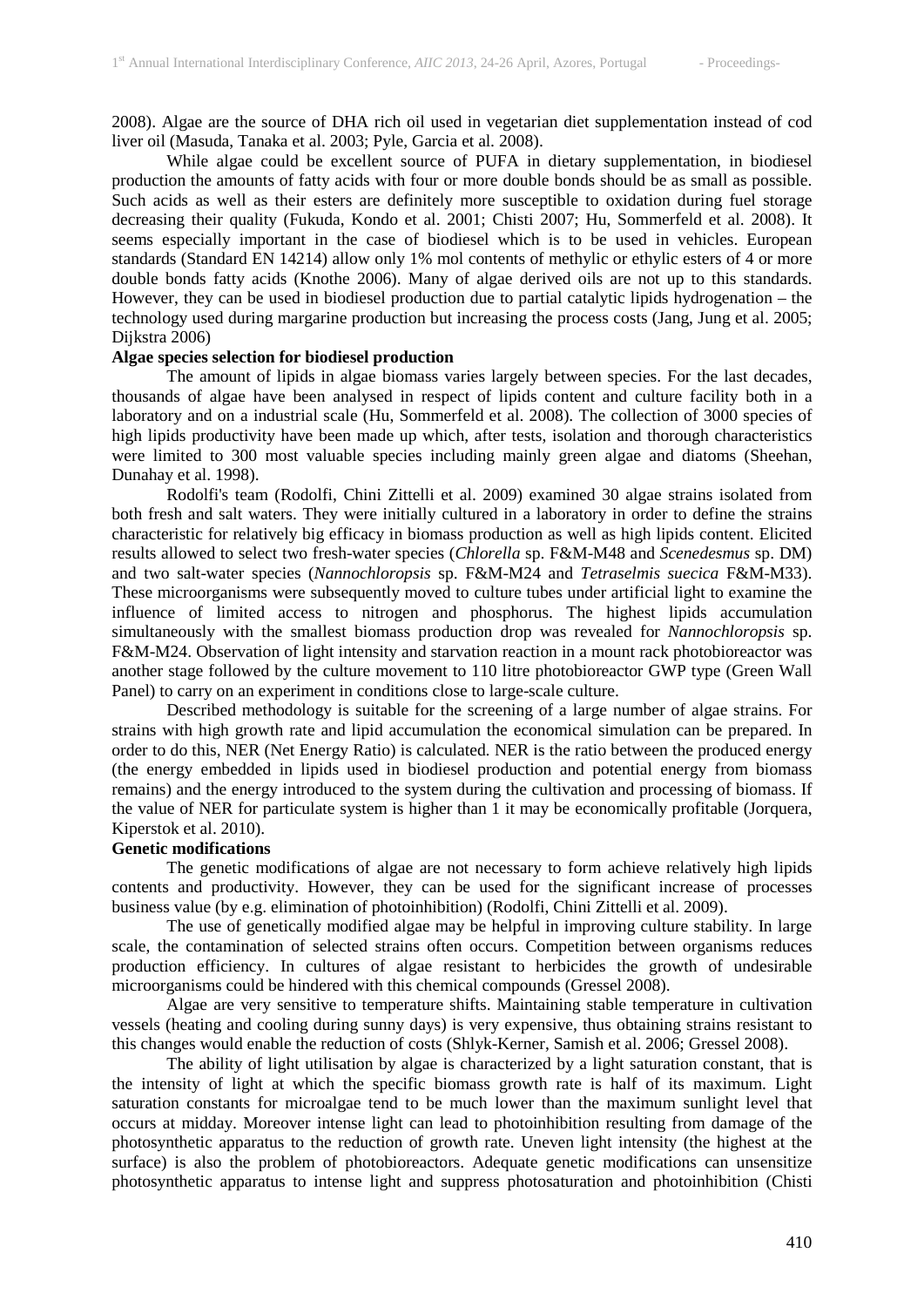2007). On the other hand, in low light intensities growth of modified algae will be reduced in comparison to wild type organisms (Polle, Kanakagiri et al. 2003; Gressel 2008). Green algae have a tendency to assemble large arrays of light-absorbing chlorophyll antenna molecules in their photosystems, which in higher light intensity absorb more photons than photosynthesis can utilize, resulting in dissipation of light energy by the first layers of cells. To advance light access to the cells located in "dark zone", antenna size could be reduced. Decreasing antennas size (e.g. by chlorophyll particles number half-restriction), light access to deeper culture layers is considerably improved. Besides, such a modification would definitely enlarge photosaturation constant value which would allow cells further growth at high light intensity (Polle, Kanakagiri et al. 2003).

Lipids accumulation can be stimulated by redirecting metabolic pathways to lipids from starch. In *Chlamydomonas reinhardtii* when starch biosynthesis was blocked lipids bodies content increased 30-fold (Wang, Ullrich et al. 2009). In addition, *C. reinhardtii* used in this experiment was cell wall-less mutant (Davies and Plaskitt 1971) enabling much easier and cheaper lipids extraction.

Lipids composition and structure can be improved by mutation within desaturases. The result of such a procedure is flax cultivar called Linola with modified fatty acids proportions (Łukaszewicz, Szopa et al. 2004). In the case of algae for biodiesel production, modification (repression) should aim at FAD2 desaturase equivalent. In higher plants species this enzyme is responsible for the synthesis of PUFA (Krasowska, Dziadkowiec et al. 2007). The elimination of this protein may result in the reduction of PUFA and increase of monounsaturated fatty acids with chain average length like oleic acid (18:1).

The modification of metabolite synthesis gives great possibilities being intensively developing domain on both basic and applied researches levels. Quite theoretically, there is possibility to obtain fatty acids ethylic esters directly in the cell which would significantly decrease biofuel production costs and solve the problem of glycerol disposal being waste product on biodiesel production.

## **Biodiesel synthesis out of triacylglycerols**

Biodiesel, being methylic or ethylic esters of fatty acids, is synthesized in the process of transesterification of TCG with methanol or ethanol. This reaction can also be based on other alcohols like propanol, butanol or amyl alcohol, however, methanol and ethanol are predominantly used due to lower costs (Fukuda, Kondo et al. 2001). Methanol is most often produced out of natural gas or coal so, in contrast to ethyl ones, methyl esters cannot be fully derived from renewable energy sources. Transesterification needs 3 alcohol molecules for every TCG to produce 3 molecules of methyl esters. To achieve 95% efficacy of esters generation, the reaction is performed in alcohol significant excess (Fukuda, Kondo et al. 2001). Thus, there are still many possibilities of the process optimization.

## **Transesterification catalysis methods**

TCG transesterification reaction may undergo catalysis in three ways: by the use of acids, bases or enzymes (Sharma, Chisti et al. 2001; Meher, Vidya Sagar et al. 2006). Only recently, transesterification process optimization has been found to be possible with microwaves application. Acidic catalysis is slow but it is mostly suitable for transesterification of oils with water and high content of free fatty acids (Fukuda, Kondo et al. 2001).

Basic catalysis is the highest-speed transesterification method (it arrives 4000 times faster than acidic catalysis with the use of the same amount of catalysts), however, it can be applied only in the case of water-free oils, otherwise saponification occurs and newly formed soaps decrease catalysis effectiveness and disturb glycerol separation from post reaction mixture. Recently basic transesterification method was optimised enabling single transesterification stage, lack of industrial wastes, the bleaching stage without absorbers and possibility of using raw material "first-pressing" (Kołodziej, Vogt et al. 2008).

Enzymatic catalysis with the use of lipases is also possible, however, its costs are very high (Fukuda, Kondo et al. 2001; Li, Du et al. 2013). Only biocatalysis with whole BSP (Biomass Support Particles) immobilised cells use provides lipases with high stability and long activity thus the whole process seems simple and easy to apply in industry (Ban, Kaieda et al. 2001; Ban, Hama et al. 2002). **Biomass and metabolites recovery from algae cultures**

To collect TCG out of algae cultures, the following steps should be executed: 1) recovery of biomass out of the culture, 2) extraction of the compound, 3) purification of the compounds from crude extract (Molina Grima, Belarbi et al. 2003). There are three basic methods of biomass recovery: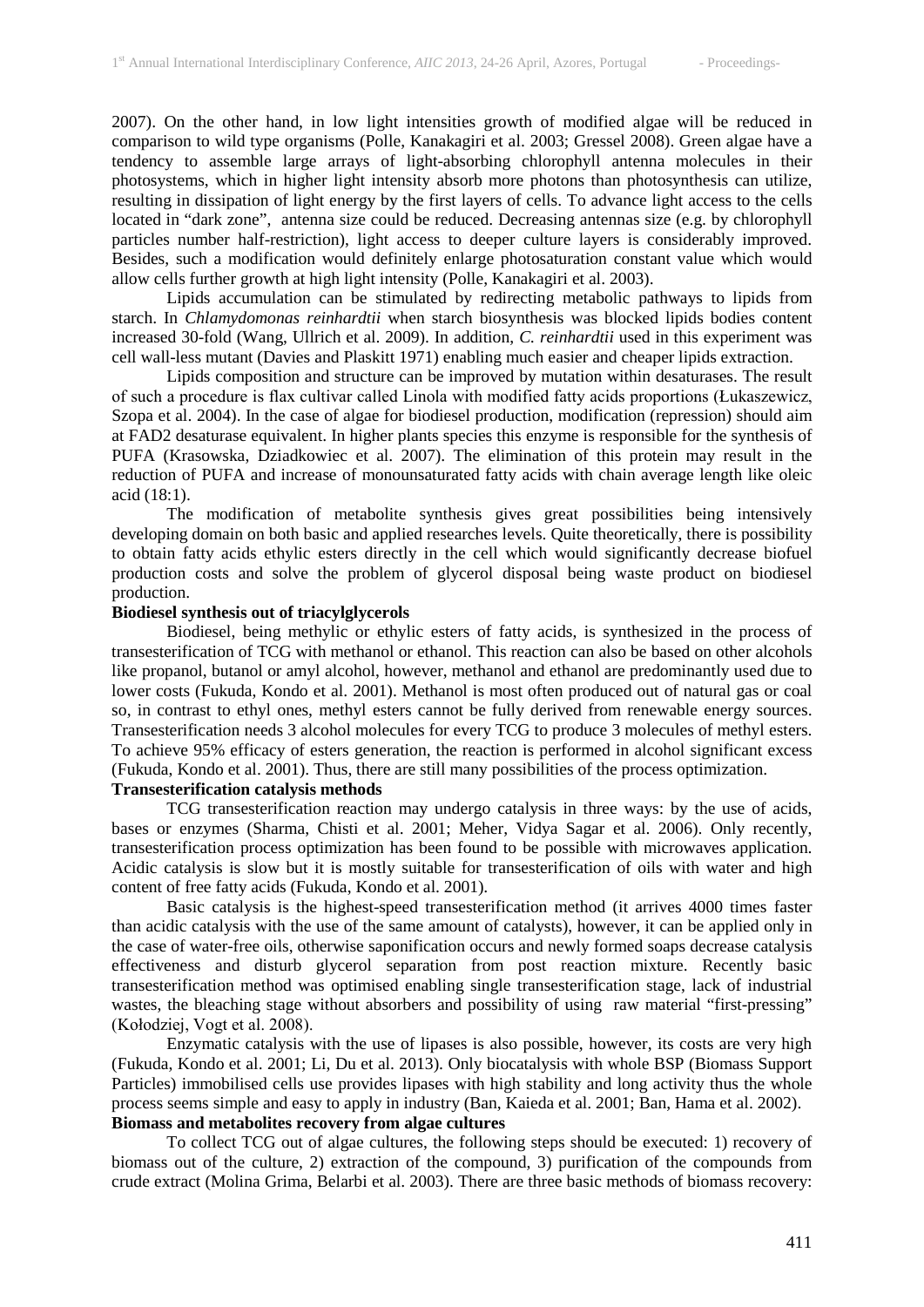sedimentation, filtration and centrifugation, all of them being burdened with substantial defects. Each of the methods can be preceded by flocculation (Uduman, Qi et al. 2010). Other techniques, like electrolytic methods are still being investigated and are used to a lesser extent (Show, Lee et al. 2012). Choosing the method, the features such as biomass density, volume and microalgae cells size (most often of 3-30 µm diameter) should be considered (Molina Grima, Belarbi et al. 2003). It is important to point out that biomass recovery may amount to 20-40% of the production total costs (Gudin and Therpenier 1986), so the optimization of this step might be essential for increasing the production of biodiesel from microalgae.

The process of filtration brings positive effects in the case of small amounts of biomass, especially when microorganisms used for biofuel production are bigger than bacteria. Unfortunately, the species which seem potentially promising in biodiesel production (e.g. *Chlorella* sp. or *Dunaliella*  sp.) have the sizes similar to those of bacteria's, so filters regain requires relatively high energy and equipment input, and the process is relatively slow (Molina Grima, Belarbi et al. 2003). Although, as the membrane filtration is an intensively developing and more and more widely used in industry, the adaptation of this technology for the larger amounts of algal biomass seems of great promise (He, Bagley et al. 2012).

Flocculation reinforced sedimentation is a widely used method in sewage-works which potentially requires the smallest input (Shelef 1978). After such a waste treatment process, biomass contain large amount of water which increases dehydration costs (Mohn 1978). Exact and precise dehydration is especially important at base catalysis due to saponification reactions (Fukuda, Kondo et al. 2001).

Centrifugation is the most effective but also most expensive method for the recovery of biomass from algae cultures. This process is short and recovered biomass includes small amounts of water (Molina Grima, Belarbi et al. 2003). For the recovery of more than 95% of cells the centrifugal force as high as 13 000g is needed. Therefore, harvesting of microorganisms is energy-consuming. The centrifugation of 1 m<sup>3</sup> of algae culture consumes  $1 - 1.3$  kW/h (depending on the system used) whereas the filtration consumes from 2 to 3 times less energy (Sim, Goh et al. 1988). With reducing centrifuge acceleration, the amount of harvested biomass is quickly decreasing. At 6000g only 60% of cells are recovered, which is why it is of no use in the reduction of biomass recovery costs.

Collected biomass should be immediately subjected to further processes, otherwise it can get spoiled within several hours. The first stage of biomass transformation is dehydration, which is another, high energy-consuming process (Show, Lee et al. 2012). There are several methods of microalgae biomass dehydration: sun rays seasoning, spray drying, sublimation drying or drying drums application. Each of these techniques has its own merits and drawbacks. Selection of the method for biomass drying should be therefore considered carefully taking into account the scale of operation (Show, Lee et al. 2012).

Lipid containing cells should be broken in order to extract lipids which, in massive processes, is based on homogenizers application. It allows far more efficient extraction of lipids out of biomass (Chisti and Moo-Young 1986; Middelberg 1994). Oil extraction from disrupted cells can be performed with organic solvents like hexane (Chisti 2008). If the remaining biomass is considered as a feedstock source, organic solvents should be replaced with non-toxic ones e.g. supercritical  $CO<sub>2</sub>$  can be used as an extracting agent (Pereira and Meireles 2010; Soh and Zimmerman 2011).

# **Wastes recycling**

Contemporary technologies should be complete and consider disposal of all substrates and their products (Fig. 3). Potentially, the biomass remaining after the extraction of lipids contains large amounts of proteins. In order to make full use of them for animal feed purpose, they cannot contain insanitary residues e.g. organic solvents used in lipids extraction. Additionally, seaweeds exploited species should be approved safe and applicable for animal feeding and alimentary purposes to procure added value from the biomass remaining after the extraction of lipids.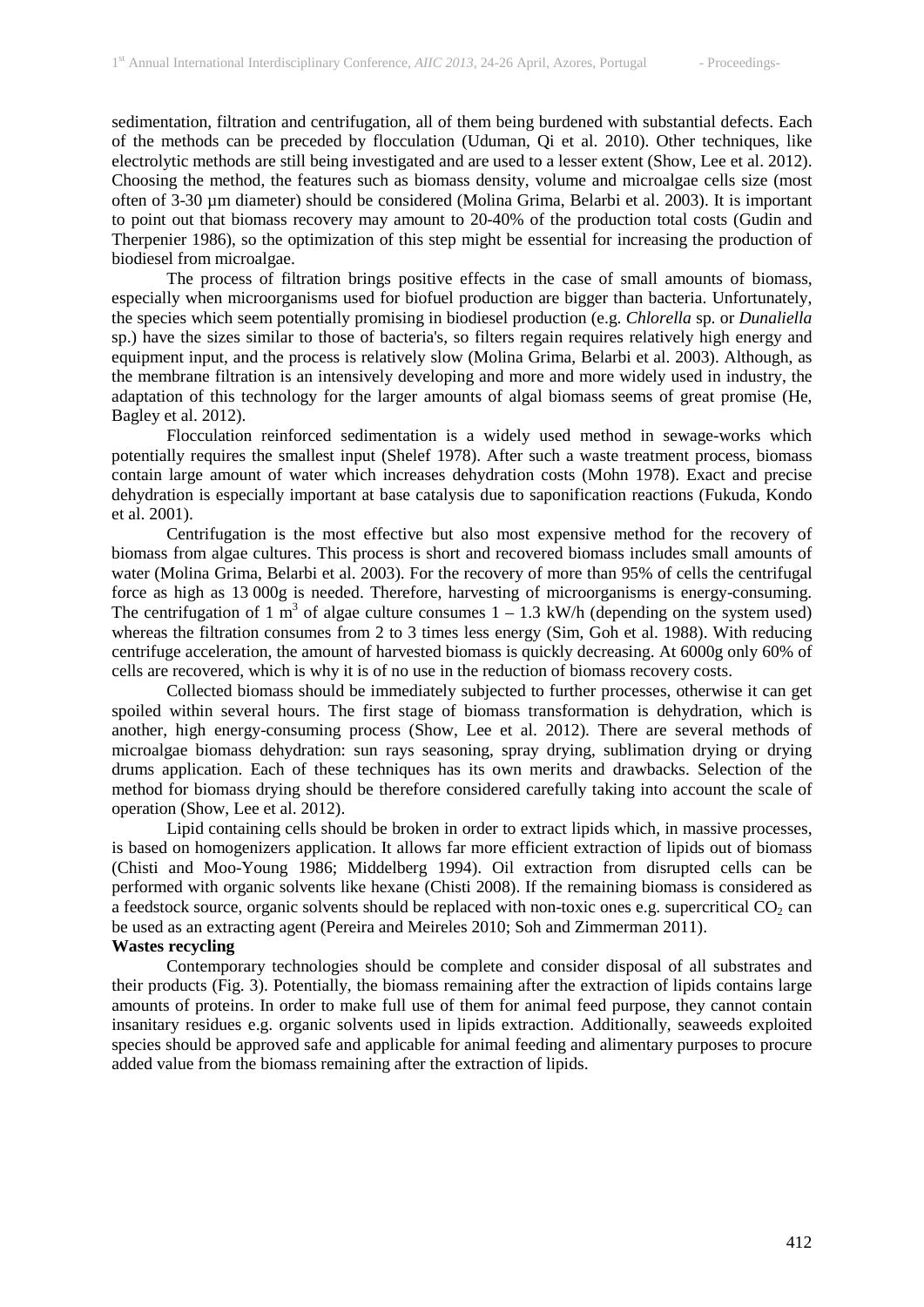

**Fig. 3:** Global-scale concept of the waste treatment and the biofuel-energy cogeneration centre

Another by-product in algae lipid processing is glycerol from transestrification. Recent technology of glycerol application in fodder-yeasts has been introduced by Skotan (http://www.skotansa.pl). The method has been invented and elaborated at Wrocław University of Environmental and Life Sciences with the use of *Yarrowia lipolityca* species (Rywińska and Rymowicz 2010). The surveys carried out by FDA have revealed *Y. lipolityca* as GRAS (generally recognized as safe) and confirmed applicability in e.g. animal feeding (registered by FDA 21 CFR 170.36). These types of tests should be also carried on algae which could be used in biofuels production.

Glycerol can be also used as a substrate for production of biogas. Addition of glycerol efficiently improved production of biogas from substrates such as: sewage sludge (Fountoulakis and Manios 2009) and cattle slurry (Robra, Serpa da Cruz et al. 2010). It is possible that anaerobic digestion of biomass obtained from algae could be improved with glycerol supplementation. Another interesting possibility of glycerol recycling is microbiological conversion of this by-product to more valuable compounds such as: citric acid, erythritol (Rywińska and Rymowicz 2010), ethanol and butanol (Yazdani and Gonzalez 2007).

Association of biodiesel production from algae with anaerobic digestion process could arise other benefits. The utilization of process water from the production of biogas is a serious problem. High concentration of biogenic elements such as nitrogen and phosphorus makes this water dangerous for the environment. On the other hand these elements are essential for growth of microorganisms and could be used to improve the cultivation of algae. Also, sewage from other industrial processes and household wastewater can be potentially used as a source of nutrients for microalgae.

The second method for increasing the production of algae biomass is recirculation of carbon dioxide produced in process of anaerobic digestion. Photosynthesis efficiency is often limited due to low concentration of  $CO<sub>2</sub>$ , and photooxidation process which is the effect of low rubisco specificity. Previously, algae strains that can tolerate up to  $12\%$  CO<sub>2</sub> were identified (Pulz 2001). Increased availability of  $CO<sub>2</sub>$  should reduce this energy-consuming process and improve biomass production. **Business value of algae derived biodiesel**

The production of biodiesel from algae is relatively expensive. The production costs of 1 kg of algae biomass amounts from 2.95 to 3.80\$ per kg (Chisti 2007), but may be decreased in the future to 0.34\$. Seambiotic LTD from Israel is one of enterprise which have work intensely to achieve comparatively low costs of dry algae production (http://www.seambiotic.com/). The costs of growing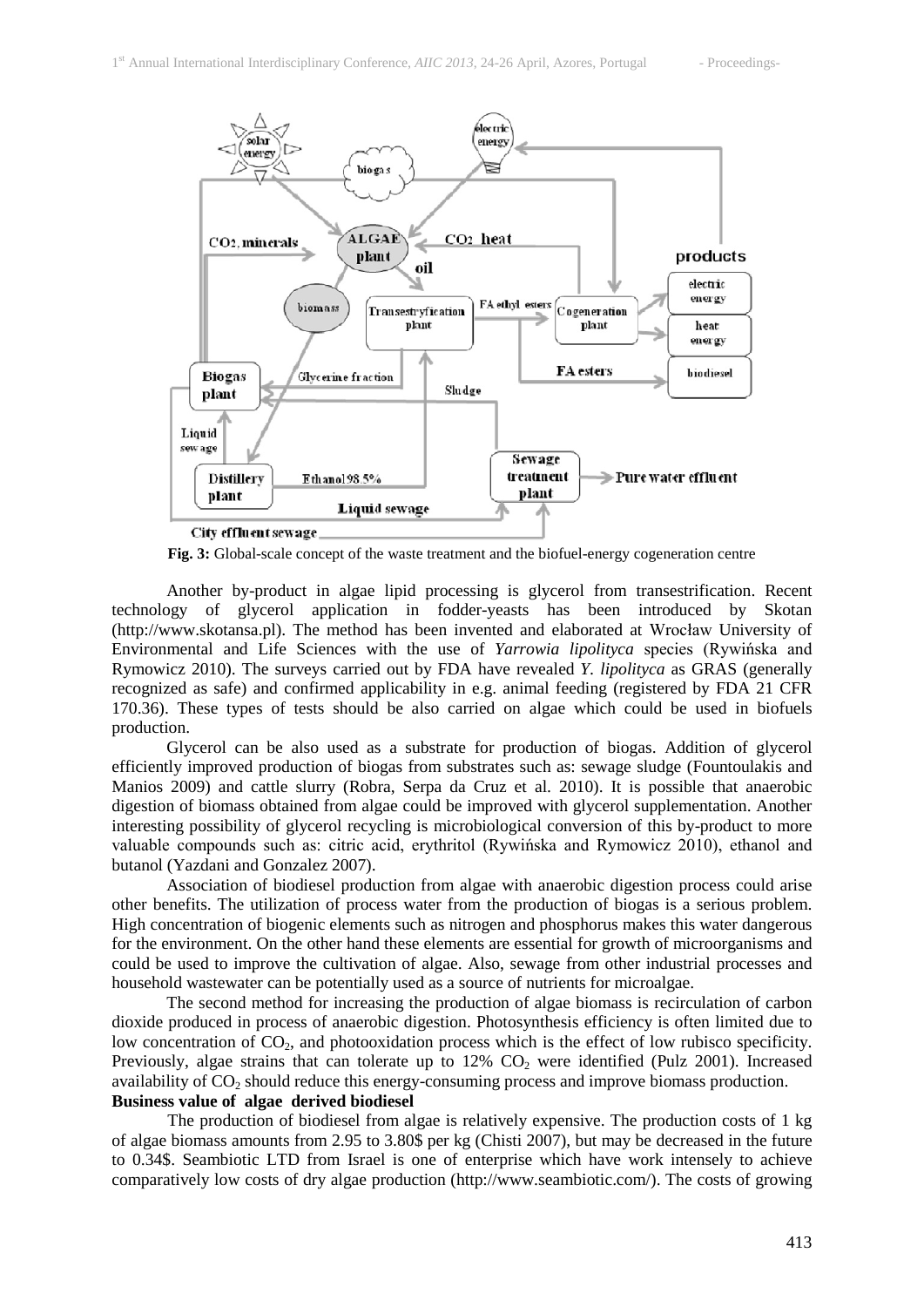and processing of algal biomass for the providing of 1 L of oil were therefore estimated between 1.40\$ and 1.81\$. To get the final price of algae-derived biodiesel these costs have to be doubled (for processing, distribution, etc.), which makes from 2.80\$ to 3.62\$ per L (Chisti 2007). This numbers should be compared with the price of traditional biodiesel (B99-B100) as high as 1.12\$ per L in January 2013 (1) or petroleum price of approximately 105\$ per barrel (0.88\$ per L) in March 2013 (2). In the situation of economic stagnation and problems in public finances of majority of European countries and United States, the production biofuels derived from algae seems rather doubtful due to difficulties with capital raising.

On the other hand, scale-down rather than scale-up has been observed in industry lately. In industrial output, a series of parallel operating microbioreactors can be applied which would prove extremely effective if carried from laboratory to industrial scale. It gives basis for the presumption that small-scale modular technologies adapted to particular conditions will prove very useful in future and will decrease costs of the production of biodiesel for local use. Additionally, use of different wastes as a source of nutrients and carbon for microorganisms can increase the profitability of algae biodiesel production. Also local governments show interest in the idea of surface waters treatment. The combination of these factors can make small investment easier for financing.

#### **Conclusions**

In spite of many advantages of biodiesel production from algae, there are a lot of limitations blocking its real competition with petroleum derived diesel. Production costs seem the most substantial problem. Although many companies culture algae on a large commercial scale (omega-3 and omega-6 acids production – Eau Plus or cosmetic component – Fitoplancton Marino), microalgae culture for biodiesel production still remains within small-scale laboratory interests. There are many companies working upon R&D but no project concerning biofuels derivation from algae has started so far on industrial scale (Wagner 2007).

Out of all recognized methods of microalgae production, the culture in photobioreactors seems the most favourable for biodiesel production, however the costs are discouraging. The investments cost of whole plant is one of the major limiting factors. It seems that small modular systems may be an attractive solution with positive economical rationale. Algae production plant should also be integrated with other existing installation like sewage treatment, biogas and power cogeneration plant (Fig. 3). Co-localisation these production processes results in lowered operating and investments costs. Also, such a waste treatment and the biofuel-energy centre generate a number of additional by-products that can be sold on or used for self-consumed.

Algae derived biodiesel is environmentally friendly which in the case of petroleum shortage may replace petrodiesel. However, to make this product cost-effective, petroleum price should rise or the costs of biodiesel derivation from algae should drop significantly. The presence of alternative technologies of fuels production are optimistic in the face of discussion about petroleum stock out.

#### **References:**

(1). Clean Cities Alternative Fuel Price Report; http://www.afdc.energy.gov/pdfs/afpr\_jan\_12.pdf

(2). "OPEC Basket Price." from http://www.opec.org/opec\_web/en/data\_graphs/40.htm.

Ban, K., S. Hama, et al. (2002). "Repeated use of whole-cell biocatalysts immobilized within biomass support particles for biodiesel fuel production." Journal of Molecular Catalysis B: Enzymatic 17: 157- 165.

Ban, K., M. Kaieda, et al. (2001). "Whole cell biocatalyst for biodiesel fuel production utilizing Rhizopus oryzae cells immobilized within biomass support particles." Biochemical Engineering Journal 8(1): 39-43.

Basova, M. M. (2005). "Fatty acid composition of lipids in microalgae." International Journal on Algae 7: 33-57.

Chisti, Y. (2007). "Biodiesel from microalgae." Biotechnology Advances 25(3): 294-306.

Chisti, Y. (2008). "Biodiesel from microalgae beats bioethanol." Trends in Biotechnology 26(3): 126- 131.

Chisti, Y. and M. Moo-Young (1986). "Disruption of microbial cells for intracellular products." Enzyme and Microbial Technology 8(4): 194-204.

Cobelas, M. A. and J. Z. Lechado (1989). "Lipids in microalgae. A review. I Biochemistry." Grasas y Aceites 40: 118-145.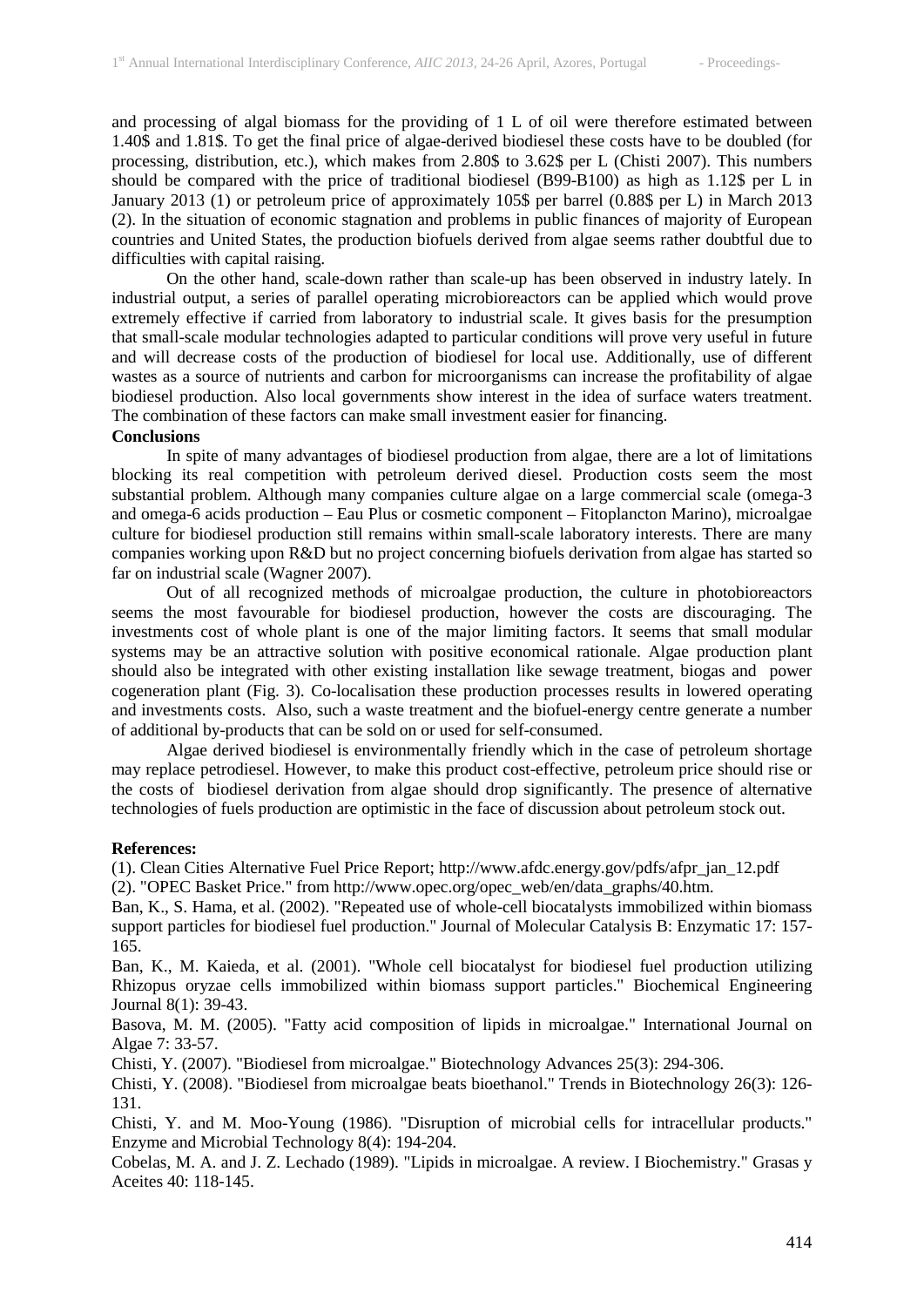Davies, D. R. and A. Plaskitt (1971). "Genetical and structural analyses of cell-wall formation in Chlamydomonas reinhardi." Genetics Research 17(01): 33-43.

Demirbas, A. (2008). "Production of Biodiesel from Algae Oils." Energy Sources, Part A: Recovery, Utilization, and Environmental Effects 31(2): 163-168.

Dijkstra, A. J. (2006). "Revisiting the formation of trans isomers during partial hydrogenation of triacylglycerol oils." European Journal of Lipid Science and Technology 108(3): 249-264.

Fountoulakis, M. S. and T. Manios (2009). "Enhanced methane and hydrogen production from municipal solid waste and agro-industrial by-products co-digested with crude glycerol." Bioresource Technology 100(12): 3043-3047.

Fukuda, H., A. Kondo, et al. (2001). "Biodiesel fuel production by transesterification of oils." Journal of Bioscience and Bioengineering 92(5): 405-416.

Ghirardi, M. L., L. Zhang, et al. (2000). "Microalgae: a green source of renewable H2." Trends in Biotechnology 18(12): 506-511.

Gressel, J. (2008). "Transgenics are imperative for biofuel crops." Plant Science 174(3): 246-263.

Griffiths, M. J., R. G. Dicks, et al. (2011). Advantages and Challenges of Microalgae as a Source of Oil for Biodiesel. Biodiesel - Feedstocks and Processing Technologies. M. Stoytcheva and G. Montero. CC BY 3.0 license.

Gudin, C. and C. Therpenier (1986). "Bioconversion of solar energy into organic chemicals by microalgae. ." Adv Biotech Proc 6: 73-110.

Guiry, M. D. and G. M. Guiry. (2010). "AlgaeBase." World-wide electronic publication, from http://www.algaebase.org.

Hall, C. A. S., Day J.W. (2009). "Revisiting the Limits to Growth After Peak Oil." American Scientist 97(3): 230-237.

Harwood, J. L. and I. A. Guschina (2009). "The versatility of algae and their lipid metabolism." Biochimie 91(6): 679-684.

He, Y., D. M. Bagley, et al. (2012). "Recent advances in membrane technologies for biorefining and bioenergy production." Biotechnology Advances 30(4): 817-858.

Hu, Q., M. Sommerfeld, et al. (2008). "Microalgal triacylglycerols as feedstocks for biofuel production: perspectives and advances." The Plant Journal 54(4): 621-639.

Jang, E. S., M. Y. Jung, et al. (2005). "Hydrogenation for Low Trans and High Conjugated Fatty Acids." Comprehensive Reviews in Food Science and Food Safety 4(1): 22-30.

Jorquera, O., A. Kiperstok, et al. (2010). "Comparative energy life-cycle analyses of microalgal biomass production in open ponds and photobioreactors." Bioresource Technology 101(4): 1406- 1413.

Knothe, G. (2006). "Analyzing biodiesel: standards and other methods." Journal of the American Oil Chemists' Society 83(10): 823-833.

Kołodziej, H. A., A. Vogt, et al. (2008). "Sposób wytwarzania estrów etylowych lub metylowych wyższych kwasów tłuszczowych oraz instalacja do realizacji tego sposobu." P-386610.

Krasowska, A., D. Dziadkowiec, et al. (2007). "Cloning of Flax Oleic Fatty Acid Desaturase and Its Expression in Yeast." Journal of the American Oil Chemists' Society 84(9): 809-816.

Li, Y., W. Du, et al. (2013). "Effect of phospholipids on free lipase-mediated methanolysis for biodiesel production." Journal of Molecular Catalysis B: Enzymatic 91(0): 67-71.

Łukaszewicz, M., J. Szopa, et al. (2004). "Susceptibility of lipids from different flax cultivars to peroxidation and its lowering by added antioxidants." Food Chemistry 88(2): 225-231.

Makri, A., S. Bellou, et al. (2011). "Lipid synthesized by micro-algae grown in laboratory- and industrial-scale bioreactors." Engineering in Life Sciences 11(1): 52-58.

Masuda, T., A. Tanaka, et al. (2003). "Chlorophyll antenna size adjustments by irradiance in  $&dt$ ; *i&gt*; Dunaliella salina $&dt$ ; *i i&gt*; involve coordinate regulation of chlorophyll  $&dt$ ; *i&gt*; *a&lt*; */ i&gt*; oxygenase (&lt:i>CAO&lt:/i>) and &lt:i>Lhcb&lt:/i> gene expression." Plant Molecular Biology 51(5): 757-771.

Meher, L. C., D. Vidya Sagar, et al. (2006). "Technical aspects of biodiesel production by transesterification $\hat{a} \in \hat{c}$  review." Renewable and Sustainable Energy Reviews 10(3): 248-268.

Mendow, G., F. C. Monella, et al. (2011). "Biodiesel production from non-degummed vegetable oils: Phosphorus balance throughout the process." Fuel Processing Technology 92(5): 864-870.